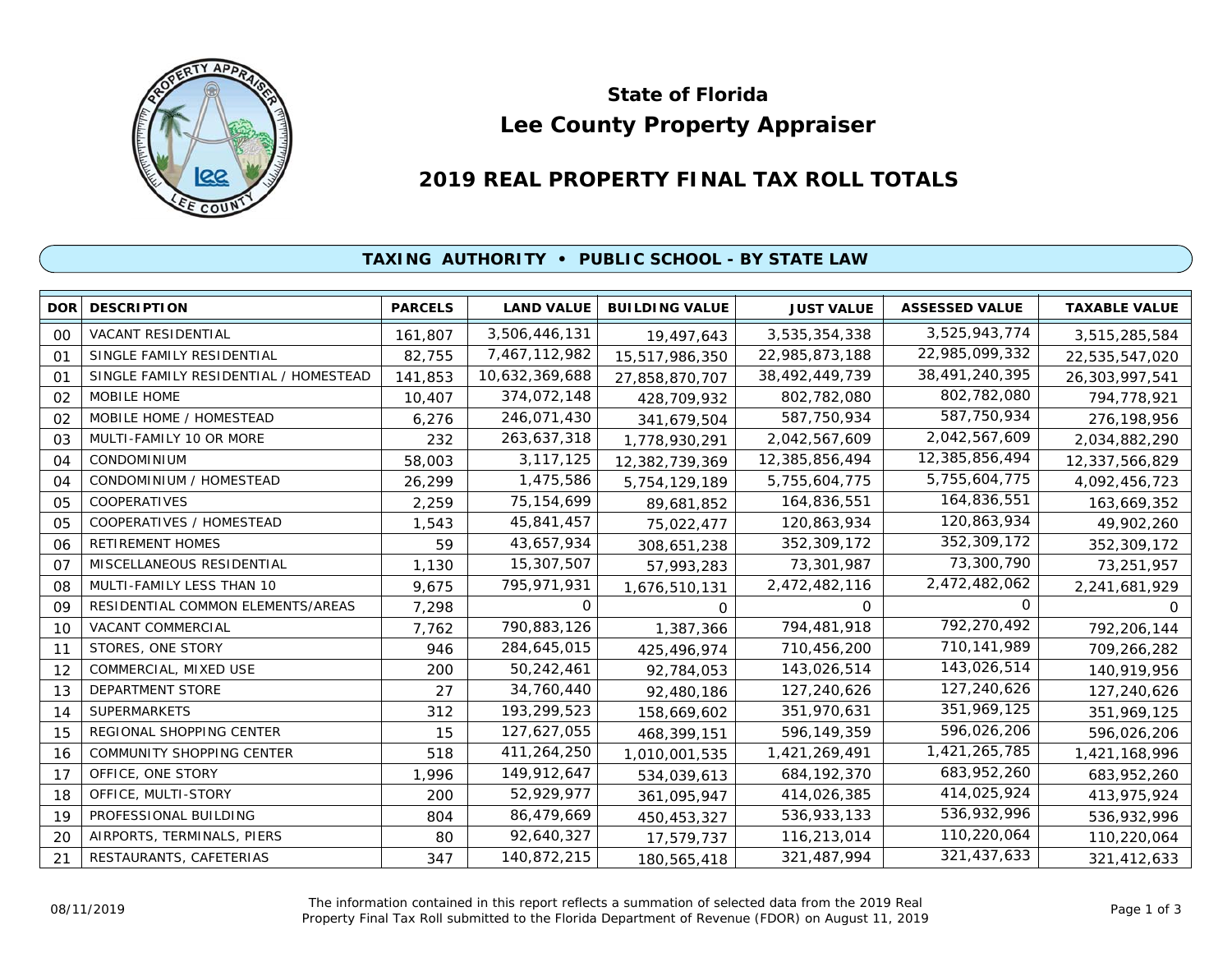## **TAXING AUTHORITY • PUBLIC SCHOOL - BY STATE LAW**

| <b>DOR</b> | <b>DESCRIPTION</b>                  | <b>PARCELS</b>    | <b>LAND VALUE</b> | <b>BUILDING VALUE</b> | <b>JUST VALUE</b> | <b>ASSESSED VALUE</b> | <b>TAXABLE VALUE</b> |
|------------|-------------------------------------|-------------------|-------------------|-----------------------|-------------------|-----------------------|----------------------|
| 22         | DRIVE-IN RESTAURANTS                | 165               | 115,669,076       | 122,119,926           | 237,789,002       | 237,789,002           | 237,789,002          |
| 23         | FINANCIAL INSTITUTIONS              | 211               | 83, 145, 789      | 130,645,881           | 213,791,670       | 213,791,670           | 213,791,670          |
| 24         | INSURANCE COMPANY OFFICES           | 41                | 331,569           | 6,575,297             | 6,906,866         | 6,906,866             | 6,906,866            |
| 25         | REPAIR SERVICE SHOPS                | 52                | 2,434,900         | 11,038,698            | 13,473,598        | 13,473,598            | 13,473,598           |
| 26         | <b>SERVICE STATIONS</b>             | 70                | 23,388,892        | 22,414,297            | 45,803,189        | 45,803,189            | 45,803,189           |
| 27         | AUTO SALES, REPAIR, ETC             | 595               | 166,671,583       | 209,349,820           | 376,085,810       | 376,021,403           | 375,956,742          |
| 28         | PARKING LOTS, MH PARKS, ETC         | 253               | 414,992,417       | 148,979,240           | 564,012,048       | 563,971,657           | 563,854,245          |
| 30         | <b>FLORISTS, GREENHOUSES</b>        | $\overline{4}$    | 512,609           | 231,468               | 744,077           | 744,077               | 744,077              |
| 31         | DRIVE-IN THEATER, OPEN STADIUM      | $\mathbf{1}$      | 1,125,610         | 345,599               | 1,471,209         | 1,471,209             | 1,471,209            |
| 32         | ENCLOSED THEATER/AUDITORIUM         | 30                | 6,537,686         | 15,731,558            | 22,269,244        | 22,269,244            | 22,269,244           |
| 33         | NIGHT CLUBS, LOUNGES, BARS          | 43                | 4,617,847         | 10,132,502            | 14,750,349        | 14,750,349            | 14,750,349           |
| 34         | BOWLING ALLEYS, RINKS, ARENAS       | 21                | 10,819,201        | 22,696,777            | 33,515,978        | 33,515,978            | 33,515,978           |
| 35         | TOURIST ATTRACTIONS                 | 17                | 17,238,948        | 14,501,750            | 31,740,698        | 31,740,698            | 31,740,698           |
| 37         | <b>RACE TRACKS</b>                  | $\mathbf{1}$      | 2,816,774         | 4,856,460             | 7,673,234         | 7,673,234             | 7,673,234            |
| 38         | GOLF COURSE, DRIVING RANGE          | 155               | 74,617,678        | 63,950,163            | 138,962,590       | 138,567,841           | 138,567,841          |
| 39         | HOTELS, MOTELS                      | 318               | 335,576,183       | 794,098,493           | 1,129,787,000     | 1,129,674,676         | 1,129,269,272        |
| 40         | VACANT INDUSTRIAL                   | 635               | 145,300,494       | 384,574               | 145,813,782       | 145,685,068           | 145,685,068          |
| 41         | LIGHT MANUFACTURING                 | 241               | 40,006,490        | 104,750,510           | 144,757,000       | 144,757,000           | 144,757,000          |
| 42         | HEAVY INDUSTRIAL                    | 3                 | 1,081,209         | 1,880,264             | 2,961,473         | 2,961,473             | 2,961,473            |
| 43         | LUMBER YARDS, SAWMILLS              | $\overline{2}$    | 1,084,606         | 3,139,503             | 4,224,109         | 4,224,109             | 4,224,109            |
| 44         | PACKING PLANTS                      | 6                 | 4,291,969         | 2,624,129             | 7,082,973         | 6,916,098             | 6,916,098            |
| 45         | CANNERY, BREWERY, WINERY            | 18                | 63,659            | 2,897,035             | 2,960,694         | 2,960,694             | 2,960,694            |
| 46         | OTHER FOOD PROCESSING               | 4                 | 587,366           | 3,169,750             | 3,757,116         | 3,757,116             | 3,757,116            |
| 47         | MINERAL PROCESSING                  | $12 \overline{ }$ | 5,013,579         | 2,905,631             | 7,919,210         | 7,919,210             | 7,919,210            |
| 48         | WAREHOUSING, DISTRIBUTION TERMINALS | 2,778             | 361,246,055       | 1,034,394,463         | 1,395,668,592     | 1,395,640,518         | 1,395,589,317        |
| 49         | <b>OPEN STORAGE</b>                 | 59                | 15,366,337        | 3,969,281             | 19,335,618        | 19,335,618            | 19,335,618           |
| 51         | <b>CROPLAND CLASS I</b>             | 75                | 5,179,177         | 7,070,008             | 44,657,755        | 12,249,185            | 11,799,567           |
| 52         | CROPLAND CLASS II                   | 4                 | 471,688           | 153,634               | 8,658,498         | 625,322               | 625,322              |
| 53         | CROPLAND CLASS III                  | 33                | 2,761,788         | 2,975,218             | 22,189,768        | 5,737,006             | 3,203,089            |
| 54         | TIMBERLAND INDEX 90+                | 48                | 1,973,305         | 476,928               | 14,180,623        | 2,450,233             | 2,150,391            |
| 60         | <b>GRAZING LAND CLASS I</b>         | 641               | 32,729,194        | 73,316,212            | 409,438,218       | 106,045,406           | 73,785,761           |
| 61         | <b>GRAZING LAND CLASS II</b>        | 541               | 13,958,475        | 43,305,168            | 211,991,648       | 57,263,643            | 37, 125, 536         |
| 62         | <b>GRAZING LAND CLASS III</b>       | 284               | 5,296,912         | 11,365,493            | 87,237,377        | 16,662,405            | 11,355,461           |
| 63         | <b>GRAZING LAND CLASS IV</b>        | 79                | 1,085,042         | 5,626,336             | 62,554,574        | 6,711,378             | 4,528,824            |
| 64         | <b>GRAZING LAND CLASS V</b>         | 90                | 1,409,794         | 2,633,452             | 111,470,504       | 4,043,246             | 2,732,358            |